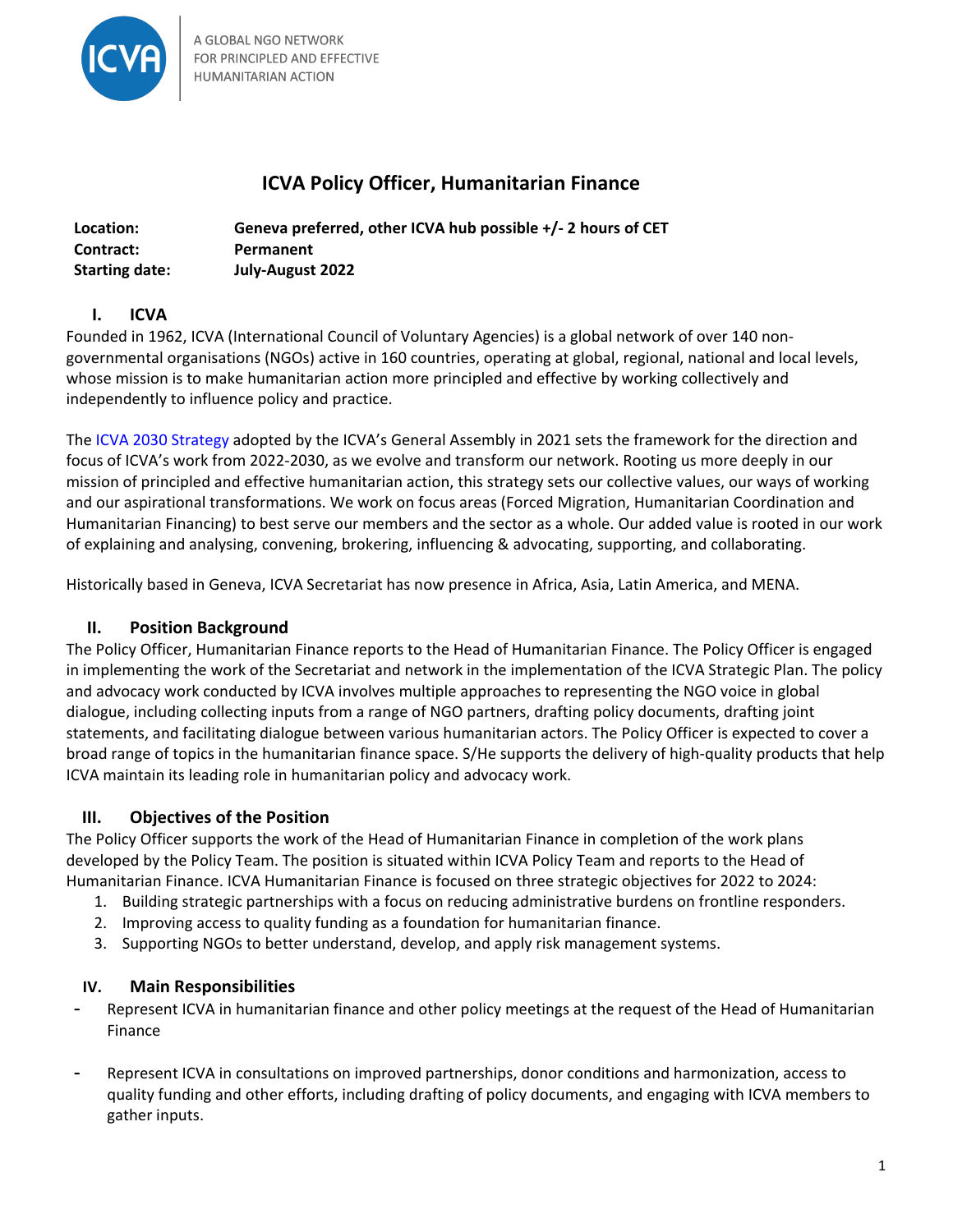

A GLOBAL NGO NETWORK FOR PRINCIPLED AND EFFECTIVE HUMANITARIAN ACTION

- Organise development and implementation of learning events, webinars, and other events, including engagement with members to identify speakers and priority areas for action.
- Support the ICVA Humanitarian Financing Working Group meetings including setting priorities, identification of action items, emailing agenda to participants, running meetings via Microsoft Teams, and note taking when required.
- Support the Pooled Fund Working Group meeting preparation (organises preparation calls with ICVA members, analyses background documents, drafts talking points).
- Support Head of Humanitarian Finance in ICVA engagement in the Grand Bargain (and subsequent structures), including workshops, caucuses, workstreams, and other activities as required.
- In cooperation with the Head of Humanitarian finance, oversee consultants tasked to support ICVA, including drafting terms of reference, selection, and weekly engagement to ensure products are completed in the agreed timeframe.
- Contribute to the ICVA bulletin, monitoring reports, annual report, internal studies, and communications materials, as well as studies and other publications conducted by partners related to ICVA's work on humanitarian finance.
- Complete other tasks as requested by the Head of Humanitarian Finance related to humanitarian finance and/or other ICVA priorities.

## **V. Profile**

## **Required**

- Advanced degree in international relations or related academic field
- 3 to 5 years of work experience, including experience working with NGOs
- Understanding and experience with humanitarian funding mechanisms of donors and UN Agencies
- Understanding of humanitarian policy and the functions of related UN agencies
- Ability to work on own initiative, prioritize work, handle pressure and take day-to-day decisions
- Quick analytical thinker who can understand contextual implications in policy discussion
- Excellent communications skills both written and spoken with the ability to represent ICVA in public meetings and effectively represent the NGO voice
- Excellent knowledge of English (oral and written) with the ability to generate materials that require limited additional editing
- Ability to have a flexible approach to working hours, with travel when required (up to 15%)
- Ability to work effectively in a multicultural team and international environment

#### **Desirable**

- Experience working in an operational NGO in a field context
- Thorough understanding of current humanitarian issues
- Direct experience with humanitarian grants: proposal development, implementation, management, reporting, M&E, audit, etc
- Understanding of risk management concepts and tools
- Previous experience managing the work of consultants
- Good working knowledge of French (oral and written)